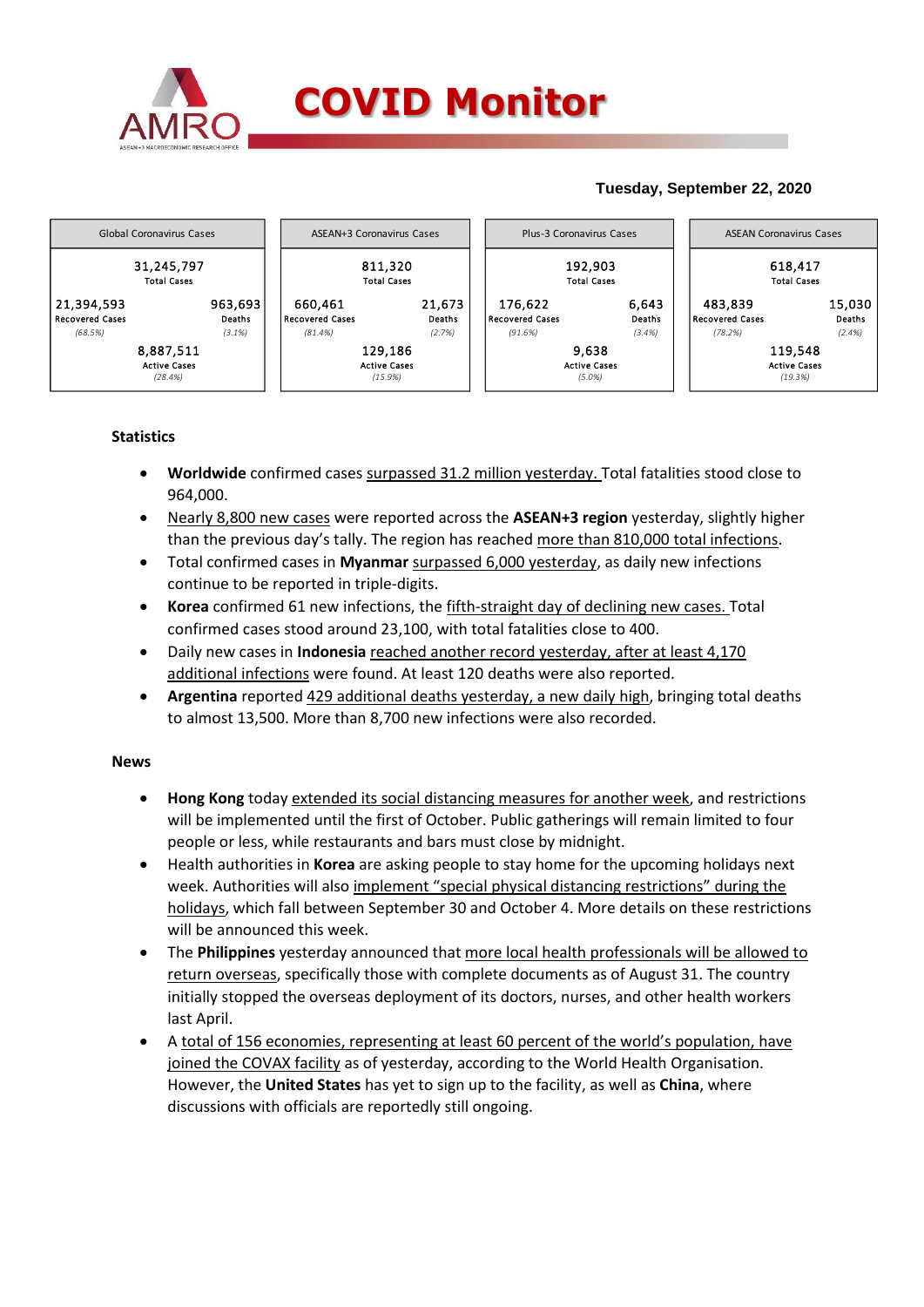

# **COVID Monitor**

Overview of Confirmed COVID-19 Cases

| Economy              | <b>Total</b><br>Cases | Cases per 1M<br>Population | <b>New</b><br>Cases | <b>New Cases</b><br>per 1M Pop. | <b>New Cases</b><br>$(7-day avg)^1$ | <b>ANew</b><br>Cases | ∆% New<br>Cases | <b>Total</b><br><b>Deaths</b> | <b>New</b><br><b>Deaths</b> | <b>Fatality</b><br>Rate (%) | <b>Total</b><br>Recovered | Recovery<br><b>Rate (%)</b> | <b>Active</b><br>Cases | <b>Resolved</b><br>cases $(%)2$ |
|----------------------|-----------------------|----------------------------|---------------------|---------------------------------|-------------------------------------|----------------------|-----------------|-------------------------------|-----------------------------|-----------------------------|---------------------------|-----------------------------|------------------------|---------------------------------|
| Global               | 31,245,797            |                            | 310,786             |                                 |                                     | 60,776               | 1.0             | 963,693                       | 4,128                       | 3.1                         | 21,394,593                | 68.5                        | 8,887,511              | 71.6                            |
| ASEAN+3              | 811,320               |                            | 8,774               |                                 |                                     | 305                  | 1.1             | 21,673                        | 158                         | 2.7                         | 660,461                   | 81.4                        | 129,186                | 71.5                            |
| Plus-3               | 192,903               |                            | 393                 |                                 |                                     | $-192$               | 0.2             | 6,643                         | 13                          | 3.4                         | 176,622                   | 91.6                        | 9,638                  | 84.1                            |
| <b>ASEAN</b>         |                       |                            |                     |                                 |                                     |                      |                 |                               |                             | 2.4                         |                           | 78.2                        |                        |                                 |
|                      | 618,417               |                            | 8,381               |                                 |                                     | 497                  | 1.4             | 15,030                        | 145                         |                             | 483,839                   |                             | 119,548                | 82.2                            |
| China                | 85,297                | 61                         | 6                   | 0.0                             |                                     | $-6$                 | 0.0             | 4,634                         | $\mathbf 0$                 | 5.4                         | 80,494                    | 94.4                        | 169                    | 99.8                            |
| Hong Kong, China     | 5,038                 | 660                        | 6                   | 0.8                             |                                     | $-17$                | 0.1             | 103                           | $\pmb{0}$                   | 2.0                         | 4,717                     | 93.6                        | 218                    | 95.7                            |
| Japan                | 79,462                | 632                        | 320                 | 2.5                             |                                     | $-160$               | 0.4             | 1,518                         | 10                          | 1.9                         | 70,970                    | 89.3                        | 6,974                  | 91.2                            |
| Korea                | 23,106                | 444                        | 61                  | 1.2                             |                                     | -9                   | 0.3             | 388                           | 3                           | $1.7$                       | 20,441                    | 88.5                        | 2,277                  | 90.1                            |
|                      |                       |                            |                     |                                 |                                     |                      |                 |                               |                             |                             |                           |                             |                        |                                 |
| Indonesia            | 248,852               | 922                        | 4,176               | 15.5                            |                                     | 187                  | 1.7             | 9,677                         | 124                         | 3.9                         | 180,797                   | 72.7                        | 58,378                 | 76.5                            |
| Malaysia             | 10,276                | 309                        | 57                  | 1.7                             |                                     | 5                    | 0.6             | 130                           | $\pmb{0}$                   | 1.3                         | 9,395                     | 91.4                        | 751                    | 92.7                            |
| Philippines          | 290,190               | 2,637                      | 3,447               | 31.3                            |                                     | 164                  | 1.2             | 4,999                         | 15                          | 1.7                         | 230,233                   | 79.3                        | 54,958                 | 81.1                            |
| Singapore            | 57,606                | 10,103                     | 30                  | 5.3                             |                                     | 12                   | 0.1             | 27                            | $\pmb{0}$                   | 0.0                         | 57,241                    | 99.4                        | 338                    | 99.4                            |
| Thailand             | 3,511                 | 52                         | 5                   | 0.1                             |                                     | 5                    | 0.1             | 59                            | 0                           | 1.7                         | 3,343                     | 95.2                        | 109                    | 96.9                            |
|                      |                       |                            |                     |                                 |                                     |                      |                 |                               |                             |                             |                           |                             |                        |                                 |
| Brunei Darussalam    | 145                   | 322                        | 0                   | 0.0                             |                                     | 0                    | 0.0             | 3                             | $\mathbf 0$                 | 2.1                         | 142                       | 97.9                        | 0                      | 100.0                           |
| Cambodia             | 275                   | 16                         | 0                   | 0.0                             |                                     | 0                    | 0.0             | $\mathbf 0$                   | $\mathbf 0$                 | 0.0                         | 274                       | 99.6                        | 1                      | 99.6                            |
| Lao PDR              | 23                    | $\overline{3}$             | 0                   | 0.0                             |                                     | 0                    | 0.0             | $\mathbf 0$                   | 0                           | 0.0                         | 22                        | 95.7                        | 1                      | 95.7                            |
| Myanmar              | 6471                  | 121                        | 666                 | 12.5                            |                                     | 124                  | 11.5            | 100                           | 6                           | 1.5                         | 1445                      | 22.3                        | 4,926                  | 23.9                            |
| Vietnam              | 1,068                 | 11                         | 0                   | 0.0                             |                                     | 0                    | 0.0             | 35                            | $\Omega$                    | 3.3                         | 947                       | 88.7                        | 86                     | 91.9                            |
|                      |                       |                            |                     | 95.3                            |                                     |                      |                 |                               |                             |                             |                           |                             |                        |                                 |
| Belgium              | 103,392               | 8,977                      | 1,097               |                                 |                                     | $-450$               | 1.1             | 9,996                         | $\mathsf{O}\xspace$         | 9.7                         | 18,977                    | 18.4                        | 74,419                 | 28.0                            |
| France               | 473,974               | 7,293                      | 28,996              | 446.1                           |                                     | 28,996               | 6.5             | 31,174                        | 89                          | 6.6                         | 77,254                    | 16.3                        | 365,546                | 22.9                            |
| Germany              | 275,560               | 3,321                      | 1,595               | 19.2                            |                                     | 562                  | 0.6             | 9,390                         | $\pmb{0}$                   | 3.4                         | 242,656                   | 88.1                        | 23,514                 | 91.5                            |
| Italy                | 299,506               | 4,972                      | 1,350               | 22.4                            |                                     | $-237$               | 0.5             | 35,724                        | 17                          | 11.9                        | 218,703                   | 73.0                        | 45,079                 | 84.9                            |
| Netherlands          | 100,491               | 5,815                      | 2,274               | 131.6                           |                                     | 318                  | 2.3             | 6,327                         | 3                           | 6.3                         | J.                        | $\sim$                      |                        | $\sim$                          |
| Spain                | 671,468               | 14,327                     | 31,428              | 670.6                           |                                     | 31,428               | 4.9             | 30,663                        | 168                         | 4.6                         | 150,376                   | 22.4                        | 53,521                 | 92.0                            |
| Switzerland          | 50,378                | 5,826                      | 1,095               | 126.6                           |                                     | 1,095                | 2.2             | 2,050                         | 5                           | 4.1                         | 40,500                    | 80.4                        | 7,828                  | 84.5                            |
| United Kingdom       | 401,122               | 5,964                      | 4,378               | 65.1                            |                                     | 479                  | 1.1             | 46,791                        | 11                          | 11.7                        |                           | $\overline{\phantom{a}}$    |                        | $\sim$                          |
| Brazil               | 4,558,040             | 21,564                     | 13,411              | 63.4                            |                                     | $-2,978$             | 0.3             | 137,272                       | 377                         | 3.0                         | 3,993,432                 | 87.6                        | 427,336                | 90.6                            |
| Canada               | 147,583               | 3,903                      | 1,833               | 48.5                            |                                     | 690                  | 1.3             | 9,279                         | 12                          | 6.3                         | 127,684                   | 86.5                        | 10,620                 | 92.8                            |
| Argentina            | 640,147               | 14,053                     | 8,782               | 192.8                           |                                     | 351                  | 1.4             | 13,482                        | 429                         | 2.1                         | 508,563                   | 79.4                        | 118,102                | 81.6                            |
| Mexico               | 700,580               | 5,512                      | 2,917               | 23.0                            |                                     | $-625$               | 0.4             | 73,697                        | 204                         | 10.5                        | 596,317                   | 85.1                        | 30,566                 | 95.6                            |
| Peru                 | 768,895               | 23,425                     | 6,030               | 183.7                           |                                     | $-423$               | 0.8             | 31,369                        | $\pmb{0}$                   | 4.1                         | 607,837                   | 79.1                        | 129,689                | 83.1                            |
| <b>United States</b> | 6,810,923             | 20,574                     | 51,358              | 155.1                           |                                     | 12,371               | 0.8             | 199,200                       | 351                         | 2.9                         | 2,615,949                 | 38.4                        | 3,995,774              | 41.3                            |
|                      |                       |                            |                     |                                 |                                     |                      |                 |                               |                             |                             |                           |                             |                        |                                 |
| Australia            | 26,942                | 1,037                      | 30                  | 1.2                             |                                     | 16                   | 0.1             | 854                           | $\overline{\mathbf{3}}$     | 3.2                         | 24,155                    | 89.7                        | 1,933                  | 92.8                            |
| India                | 5,562,663             | 4,062                      | 75,083              | 54.8                            |                                     | $-11,878$            | 1.4             | 87,882                        | 1,130                       | 1.6                         | 4,396,399                 | 79.0                        | 1,078,382              | 80.6                            |
| Iran                 | 425,481               | 5,056                      | 3,341               | 39.7                            |                                     | 244                  | 0.8             | 24,478                        | 177                         | 5.8                         | 361,523                   | 85.0                        | 39,480                 | 90.7                            |
| Russia               | 1,105,048             | 7,537                      | 6,090               | 41.5                            |                                     | 47                   | 0.6             | 19,420                        | 71                          | 1.8                         | 909,026                   | 82.3                        | 176,602                | 84.0                            |
| Saudi Arabia         | 330,246               | 9,500                      | 492                 | 14.2                            |                                     | 9                    | 0.1             | 4,512                         | 27                          | 1.4                         | 311,499                   | 94.3                        | 14,235                 | 95.7                            |
| South Africa         | 661,936               | 11,084                     | 725                 | 12.1                            |                                     | -830                 | 0.1             | 15,992                        | 39                          | 2.4                         | 591,208                   | 89.3                        | 54,736                 | 91.7                            |
|                      |                       |                            |                     |                                 |                                     |                      |                 |                               |                             |                             |                           |                             |                        |                                 |

Source: Haver Analytics, sourced from John Hopkins University; AMRO staff calculations.<br>Notes: New cases since previous day. Δ% refers to percentage change since previous day. Fatality rate measured as deaths per confirmed

1/ Since January 31, 2020. 2/ Resolved cases (i.e. non-active cases) to total cases; serves as a proxy for the stage of the cycle.

Data as of 21/9/2020